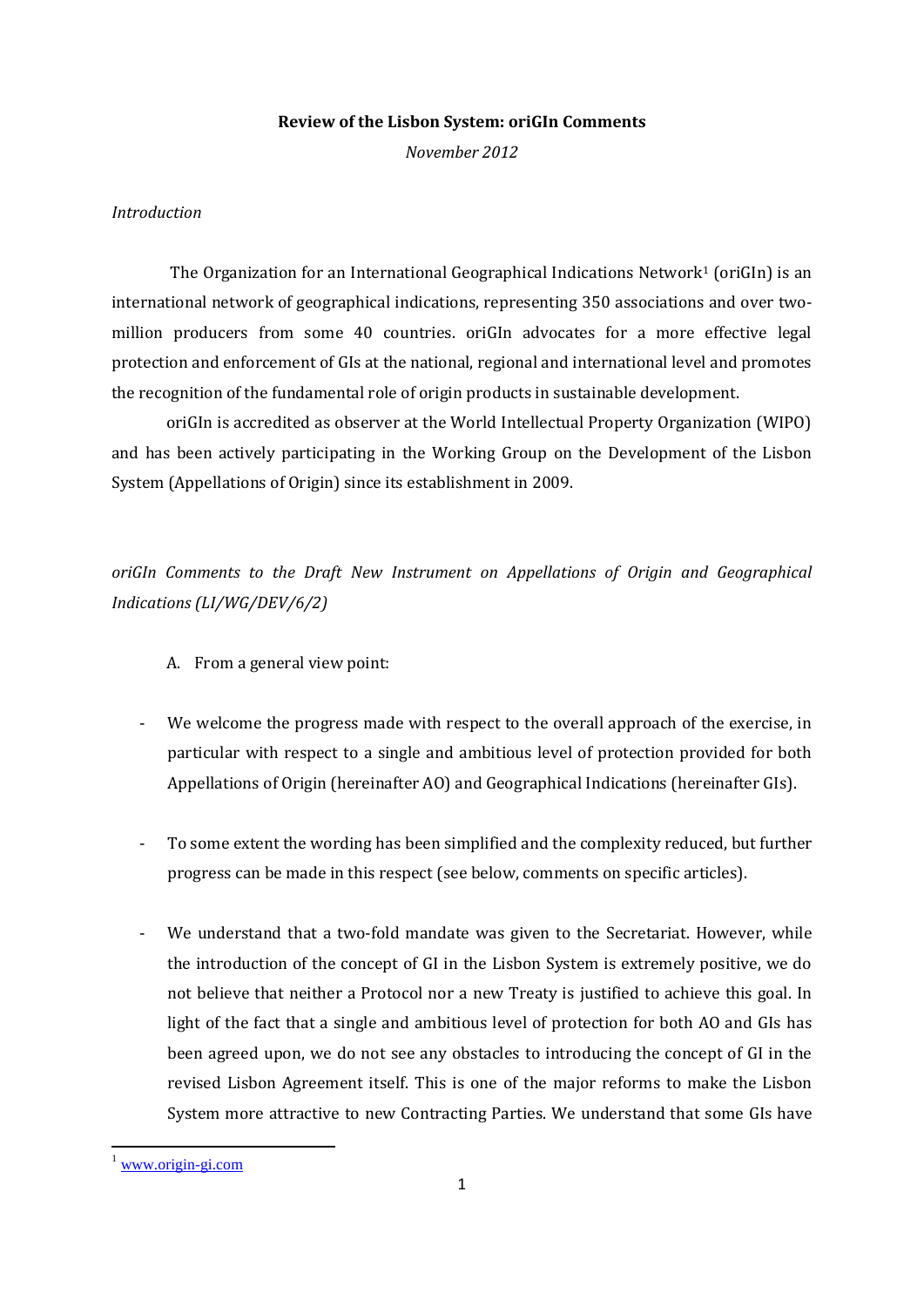*de facto* been registered under the current Lisbon Agreement and that no refusal was expressed by Contracting Parties on the basis of the definition. Introducing the concept of GI in the revised Lisbon Agreement would rather reflect a need of transparency, legal certainty and predictability. In this respect, resorting to a Protocol/new Treaty does not appear to be justified. Beside a revised Lisbon Agreement providing a strong level of protection for both AO and GIs, the idea of a Protocol/new Treaty should rather be explored to achieve a different objective, such as providing additional elements of flexibility. In any event, should the idea of a Protocol/new Treaty be confirmed, we would support the Protocol solution, which would allow to maintain a unique Treaty (supplemented by the Protocol).

- While a few flexibilities for developing countries have been introduced (such as art. 8 of the Draft New Instrument concerning fees and art. 9 of the Draft Regulation concerning an extra year to notify a refusal), we believe that further progress can be made in this area. We have to take into account that – if one of the objectives of this exercise is to allow Intergovernmental Organisations to join the revised Agreement – we must anticipate the fact that the amount of AO and GIs registered under Lisbon might increase exponentially.
	- B. With respect to specific articles/items:
- The definition of AO is unnecessary complex. Starting by "appellation of origin means", like in the current Lisbon Agreement, would help reduce the complexity. With respect to need to cover AO consisting of non geographical names, the wording "traditional geographical and non geographical names" would be more appropriate in our view, rather than the proposed "and appellation of origin that may consist of denomination which is not, *strictu sensu*, geographical…" (art 2.1c of the Draft Instrument). The same article mentions "protected appellations of origin" (art. 2.2), while later in the text the wording "registered appellations of origin" is used (for instance art. 14). More consistency is needed in this respect.
- Current art. 5 should be placed after the articles dealing with the protection conferred by virtue of the Agreement (current art. 9 and 10).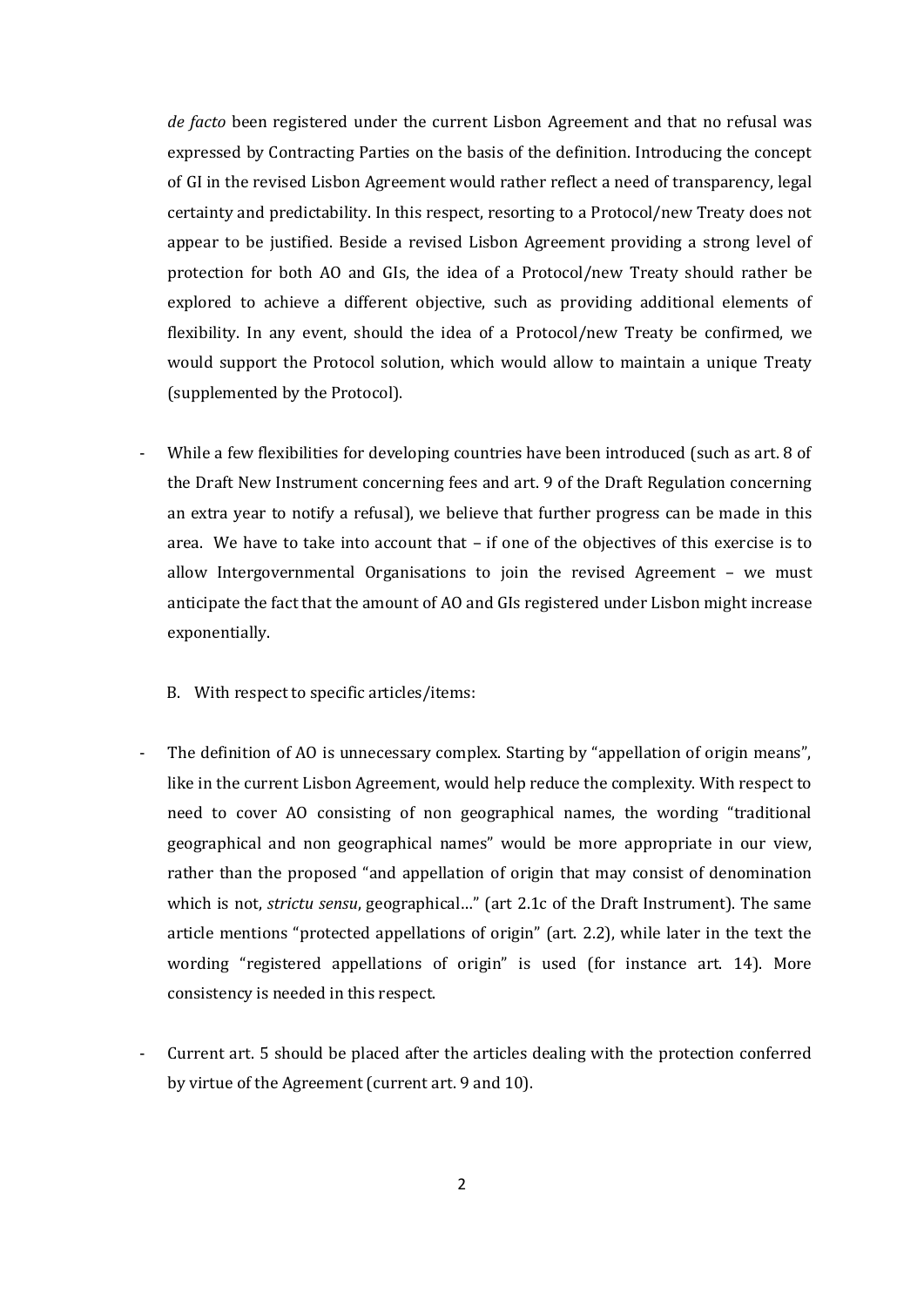As for protection (current art. 9 and 10), we believe that the formulation of art. 3 of the current Lisbon Agreement should be kept (with the addition of the concept of evocation), complemented by language as close as possible to the TRIPs Agreement. For products different from the ones with respect to which the AO (and GI) is (are) requested, the experience of the EU Regulations on geographical indications can be useful. As a result, we suggest to provide for a single article titled "Content of Protection" as follows:

(1) Protection should be ensured against:

(i) the use of any means in the designation or presentation of a product that indicates or suggests that the product in question originates in a geographical area other than the true place of origin in a manner which misleads the public as to the geographical origin of the product.

(ii) Any use which constitutes an act of unfair competition within the meaning of Article 10*bis* of the Paris Convention (1967).

(iii) any usurpation, imitation or evocation, even if the true origin of the product is indicated or if the appellation is used in translated form or accompanied by terms such as "kind", "type", "make", "imitation", or the like.

(iv) any direct or indirect commercial use in respect of products not covered by the registration, in so far as those products are comparable to the ones for which the registration applies or in so far as using the name exploits the reputation of the appellation of origin (or of the geographical indication).

(2) The registration of a trademark the use of which would breach an appellation of origin (or a geographical indication) protected in a Contracting Party shall be refused or invalidated, ex officio if the national legislation so permits or at the request of an interested party, with respect to an appellation of origin (or a geographical indication) not having this origin, if the application for the registration of the trademark is submitted after the international registration of the appellation of origin (or the geographical indication).

Trademarks registered in breach of paragraph 2 shall be invalidated.

Art.13 (Prior Rights) should be merged with art. 17 (Prior Use). The new consolidated article should reflect TRIPs provisions (simply referring to them as in the Draft New Instrument is not enough). Art. 5.6 of the current Lisbon Agreement should be kept, but the case of conflict with previously registered trademarks should be clarified. The possible coexistence between an AO (and a GI) and an earlier trademark should be dealt with in this article, but it cannot be the result of the simple withdrawal of a refusal by a